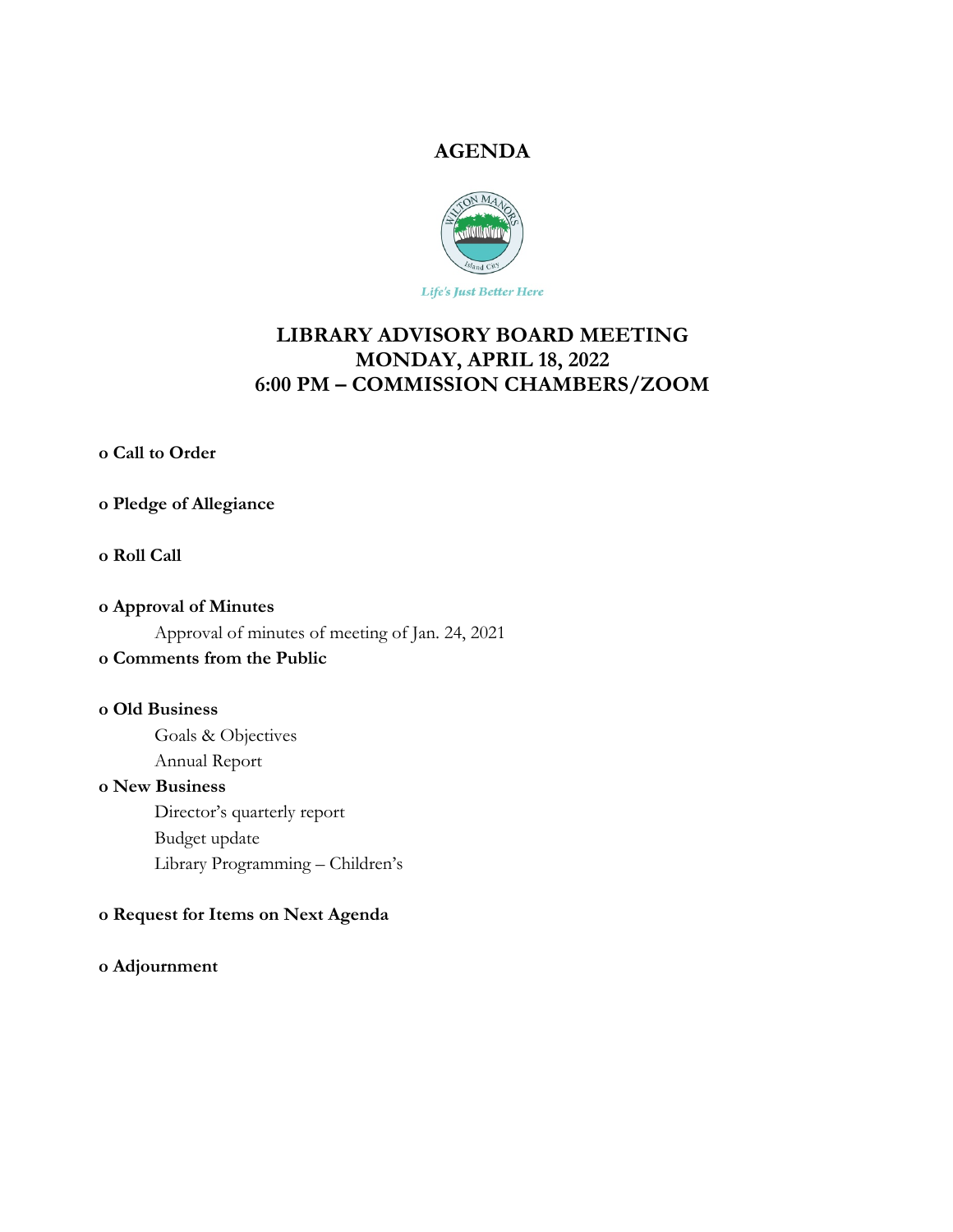## PUBLIC ACCESS TO THIS VIRTUAL MEETING CAN BE ACCOMPLISHED AS FOLLOWS:

- The public shall be permitted to be in physical attendance in the Commission Chambers. Capacity in the Commission Chambers will be limited to thirty-three (33) members of the public. Entry into the Commission Chambers will be granted on a first-come, first-serve basis.
- Join Meeting by live stream Zoom Video Communications (instructions attached to this notice)

Any member of the public wishing to comment publicly on any matter may participate by:

- Submitting Public Comment in person: When an item is called each member of the public, in physical attendance at the meeting in the Commission Chamber, who wishes to speak will be provided an opportunity to address the City Commission for three (3) minutes or less.
- Submitting Public Comment via email: PRIOR to the start of the meeting, submit comments by email to mhesson@wiltonmanors.com. Please include your name and address in the email. All comments submitted by email comment length shall be, if read orally, three (3) minutes or less. Public comments received by 5:00 pm prior to the start of the meeting will be provided to the Board prior to the start of the meeting. All comments submitted by email prior to the start of the meeting shall be made a part of the public record.
- Participating in Meeting via Zoom: Log-in to Zoom via browser, app or phone. During Public Comment portion of the agenda use Raise Hand feature to be called on. Raise Hand feature can be activated by selecting the icon. If you are on app on phone, icon is on the bottom of your screen. If you are on a tablet, icon is on the top right of your screen. If you are on a PC or laptop, icon is on the bottom of the screen. If you are calling in to the meeting, Dial \*9.
- Delivery of any documents for the commission relating to public comment can be sent to public comment  $(a)$  wiltonmanors.com. If received by 5 pm prior to the meeting, the document will be provided to the commission and will be made a part of the permanent record. If received after 5 pm the documents will be provided to the Board the next business day.

## **Options for Viewing and Listening to the Meeting:**

## **Through Zoom technology**:

Instructions for Attendees\Participants: Please click the link below to join the Library Advisory Board Meeting:

Join Zoom Meeting https://wiltonmanors.zoom.us/j/89071881381?pwd=aXdXUzRVOFZ4Zm0xV DdYVFVUd3dyZz09